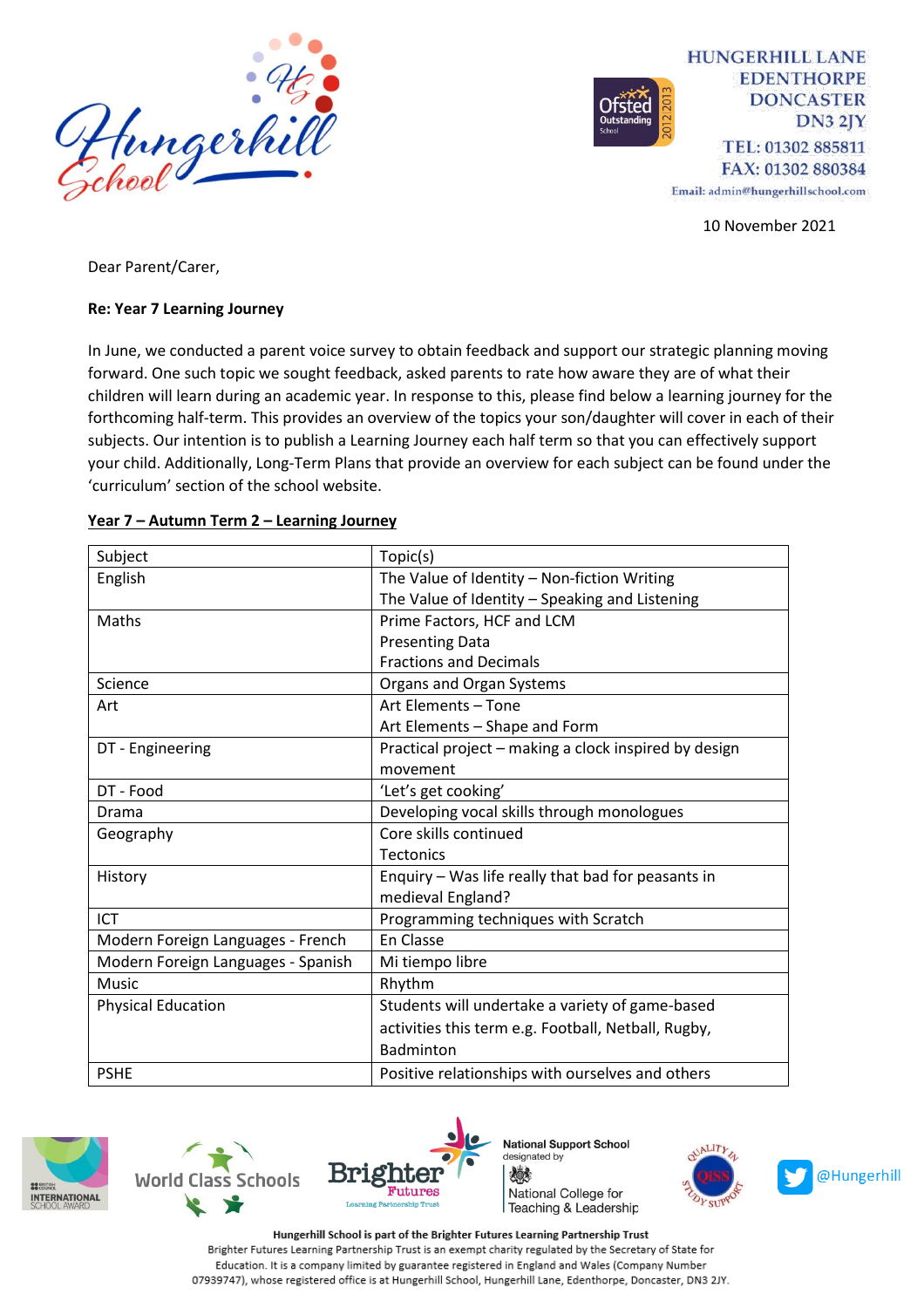Students will also continue to have a lesson each fortnight of Accelerated Reader and Reciprocal Reading that will further develop their reading ability and comprehension.

# **Home Learning**

Our home learning policy is built around the importance of retrieval to embed the knowledge and skills students learn in lessons. Home learning will be set by teachers every 2-5 lessons and all home learning tasks will be set through 'Assignments' on Microsoft Teams. Most home learning tasks will be retrieval tasks on Microsoft Forms, for example a multiple-choice quiz or an exam question. Students are expected to record brief details of the task in their planner, along with the completion deadline. We ask for the support of parents/carers in checking your child's planner and assignments on Teams to encourage them to keep on top of the home learning tasks they have been set. Microsoft Teams can be accessed on any device (such as a mobile phone, gaming console, PC laptop, tablet etc), however if students do not have access to an electronic device on which to complete the home learning tasks, home learning support sessions will run daily from 3.10-3.40pm in IT4.

# **Assessment Reporting and Recording**

You will be aware that we use three different forms of assessment at Hungerhill to assess understanding and inform planning. Low Stakes assessments involve the home learning quizzes mentioned above in addition to quick, informal assessments that take place each lesson – for example the questioning posed in lessons by the teacher and every lesson starting with a 'Do Now' activity that focuses on the understanding of previous learning. Medium Stakes assessments are undertaken at the end of each topic/unit of work and are used to assess students understanding of the knowledge from that period of learning and the skills they have developed. Your child may refer to these as Check 20s, Progress Checks or STARs assessments. Finally, High Stakes assessments are those assessments carried out at set points throughout the year to assess all learning undertaken to that point and to provide a **current working level** for all students. These are reported home along with updated information regarding students' Attitude to Learning, home learning, attendance and conduct information such as the number of achievement and behaviour points received throughout the academic year.

Please note the forthcoming **important dates** for Year 7 students:

- 16.12.21: Progress Report sent home
- 05.05.22: ATOL grades and subject grades reported home
- 18.05.22: Subject Teacher Parents' Evening
- 11.07.22: GL Progress Tests all week
- 27.07.22: ATOL grades and subject grades reported home

### **Other Updates**

At our recent Parents Advisory Group (PAG) meeting, the group highlighted parents would like greater clarity on some of the school systems, including the current behaviour policy. At this point, please can we signpost parents to page 9 of the student planner where an overview can be found. The detailed policy, along with other key policies can all be found on the school website here: [Hungerhill School -](https://www.hungerhillschool.com/page/?title=School+Policies&pid=95) School [Policies](https://www.hungerhillschool.com/page/?title=School+Policies&pid=95)

Thank you also to those parents/carers that participated in our online Parents' Evening consultation. The results were close, but the majority of parents/carers voted for the virtual option. Therefore, given the





Hungerhill School is part of the Brighter Futures Learning Partnership Trust Brighter Futures Learning Partnership Trust is an exempt charity regulated by the Secretary of State for Education. It is a company limited by guarantee registered in England and Wales (Company Number 07939747), whose registered office is at Hungerhill School, Hungerhill Lane, Edenthorpe, Doncaster, DN3 2JY.